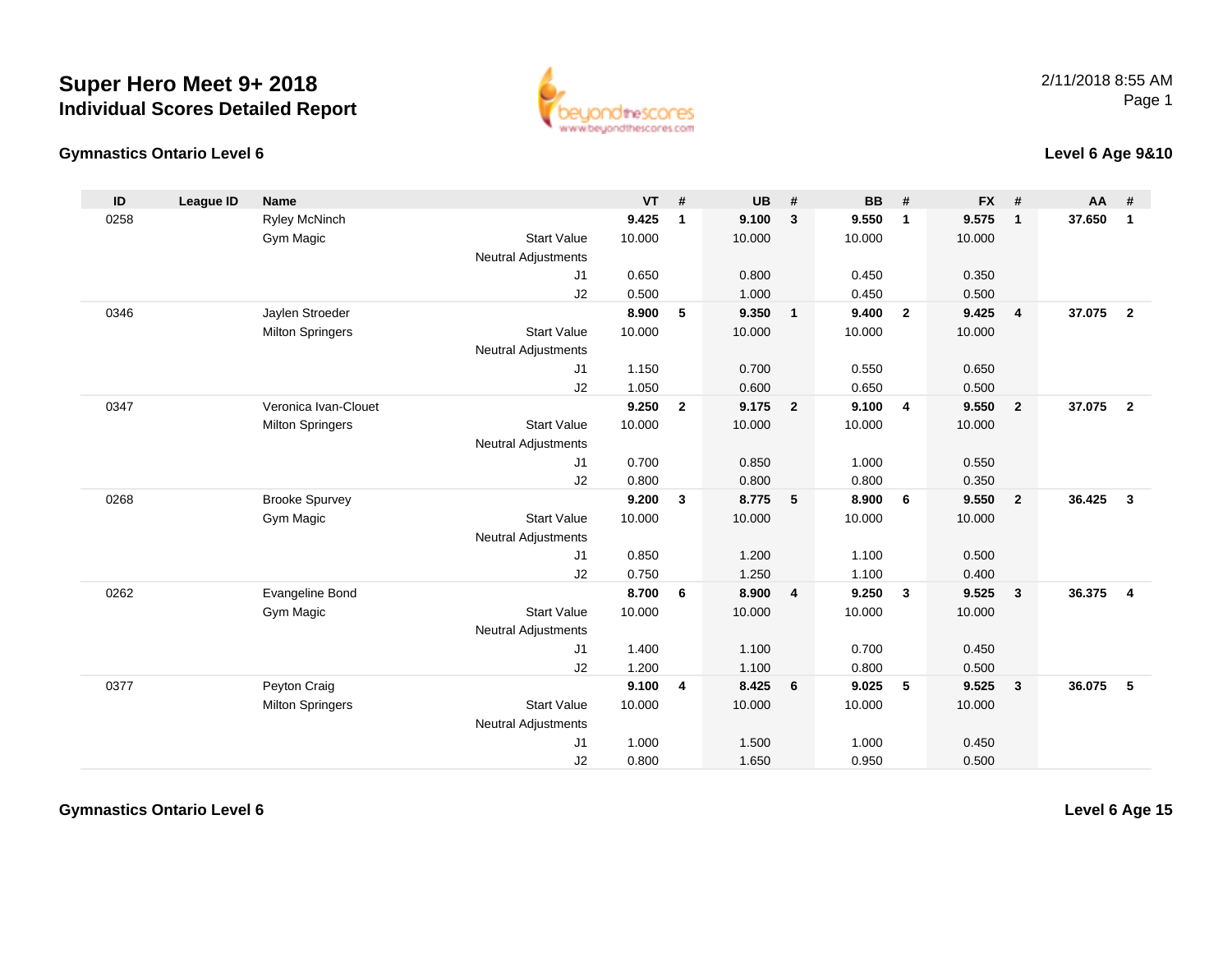

| ID   | League ID | <b>Name</b>                       |                            | <b>VT</b> | #              | <b>UB</b> | #              | <b>BB</b> | #              | <b>FX</b> | #                       | AA     | #                       |
|------|-----------|-----------------------------------|----------------------------|-----------|----------------|-----------|----------------|-----------|----------------|-----------|-------------------------|--------|-------------------------|
| 0006 |           | Tendo Babirye                     |                            | 8.875     | 3              | 8.825     | $\mathbf{1}$   | 9.100     | 1              | 9.775     | $\overline{\mathbf{1}}$ | 36.575 | $\overline{1}$          |
|      |           | All Star Sports Centre            | <b>Start Value</b>         | 10.000    |                | 10.000    |                | 10.000    |                | 10.000    |                         |        |                         |
|      |           |                                   | Neutral Adjustments        |           |                |           |                |           |                |           |                         |        |                         |
|      |           |                                   | J1                         | 1.150     |                | 1.100     |                | 1.000     |                | 0.250     |                         |        |                         |
|      |           |                                   | J2                         | 1.100     |                | 1.250     |                | 0.800     |                | 0.200     |                         |        |                         |
| 0461 |           | Olivia Hadjissarris               |                            | 9.550     | 1              | 8.575     | 3              | 8.925     | $\overline{2}$ | 9.100     | $\overline{4}$          | 36.150 | $\overline{\mathbf{2}}$ |
|      |           | Winstars Gymnastics               | <b>Start Value</b>         | 10.000    |                | 10.000    |                | 10.000    |                | 10.000    |                         |        |                         |
|      |           |                                   | <b>Neutral Adjustments</b> |           |                |           |                |           |                |           |                         |        |                         |
|      |           |                                   | J1                         | 0.500     |                | 1.400     |                | 1.100     |                | 1.000     |                         |        |                         |
|      |           |                                   | J2                         | 0.400     |                | 1.450     |                | 1.050     |                | 0.800     |                         |        |                         |
| 0088 |           | <b>Rhys Taylor</b>                |                            | 8.950     | $\overline{2}$ | 8.300     | 5              | 8.875     | $\mathbf{3}$   | 9.300     | $\overline{\mathbf{3}}$ | 35.425 | $\overline{\mathbf{3}}$ |
|      |           | Blenheim-Kent                     | <b>Start Value</b>         | 10.000    |                | 10.000    |                | 10.000    |                | 10.000    |                         |        |                         |
|      |           |                                   | Neutral Adjustments        |           |                |           |                |           |                |           |                         |        |                         |
|      |           |                                   | J1                         | 1.050     |                | 1.700     |                | 1.150     |                | 0.750     |                         |        |                         |
|      |           |                                   | J2                         | 1.050     |                | 1.700     |                | 1.100     |                | 0.650     |                         |        |                         |
| 0162 |           | Amanda Phair                      |                            | 8.725     | 4              | 8.475     | $\overline{4}$ | 8.575     | 5              | 9.300     | $\overline{\mathbf{3}}$ | 35.075 | $\overline{\mathbf{4}}$ |
|      |           | <b>Chatham Inspire Gymnastics</b> | <b>Start Value</b>         | 10.000    |                | 10.000    |                | 10.000    |                | 10.000    |                         |        |                         |
|      |           |                                   | <b>Neutral Adjustments</b> |           |                |           |                |           |                |           |                         |        |                         |
|      |           |                                   | J1                         | 1.300     |                | 1.500     |                | 1.400     |                | 0.750     |                         |        |                         |
|      |           |                                   | J2                         | 1.250     |                | 1.550     |                | 1.450     |                | 0.650     |                         |        |                         |
| 0175 |           | Melissa Vallee                    |                            | 8.275     | 5              | 8.750     | $\overline{2}$ | 8.675     | $\overline{4}$ | 9.350     | $\overline{2}$          | 35.050 | 5                       |
|      |           | <b>Club Les Sittelles</b>         | <b>Start Value</b>         | 10.000    |                | 10.000    |                | 10.000    |                | 10.000    |                         |        |                         |
|      |           |                                   | <b>Neutral Adjustments</b> |           |                |           |                |           |                |           |                         |        |                         |
|      |           |                                   | J1                         | 1.800     |                | 1.200     |                | 1.400     |                | 0.750     |                         |        |                         |
|      |           |                                   | J2                         | 1.650     |                | 1.300     |                | 1.250     |                | 0.550     |                         |        |                         |

### **Gymnastics Ontario Level 6**

**Level 6 Age 16+**

| ID   | League ID | Name                      |                            | $VT$ # |   | <b>UB</b> | - # | <b>BB</b> | #   | <b>FX</b> | #            | $AA$ # |                |
|------|-----------|---------------------------|----------------------------|--------|---|-----------|-----|-----------|-----|-----------|--------------|--------|----------------|
| 0026 |           | Akanksha Guleria          |                            | 9.225  |   | 8.675     |     | 9.175     | - 2 | 9.500     | $\mathbf{2}$ | 36.575 |                |
|      |           | All Star Sports Centre    | <b>Start Value</b>         | 10.000 |   | 10.000    |     | 10.000    |     | 10.000    |              |        |                |
|      |           |                           | <b>Neutral Adjustments</b> |        |   |           |     |           |     |           |              |        |                |
|      |           |                           | J1                         | 0.750  |   | 1.200     |     | 0.900     |     | 0.500     |              |        |                |
|      |           |                           | J2                         | 0.800  |   | 1.450     |     | 0.750     |     | 0.500     |              |        |                |
| 0178 |           | Maeve Dixon               |                            | 8.850  | 5 | 8.525 2   |     | 9.250     |     | 9.550     |              | 36.175 | $\overline{2}$ |
|      |           | <b>Club Les Sittelles</b> | <b>Start Value</b>         | 10.000 |   | 10.000    |     | 10.000    |     | 10.000    |              |        |                |
|      |           |                           | <b>Neutral Adjustments</b> |        |   |           |     |           |     |           |              |        |                |
|      |           |                           | J1                         | 1.150  |   | 1.450     |     | 0.850     |     | 0.500     |              |        |                |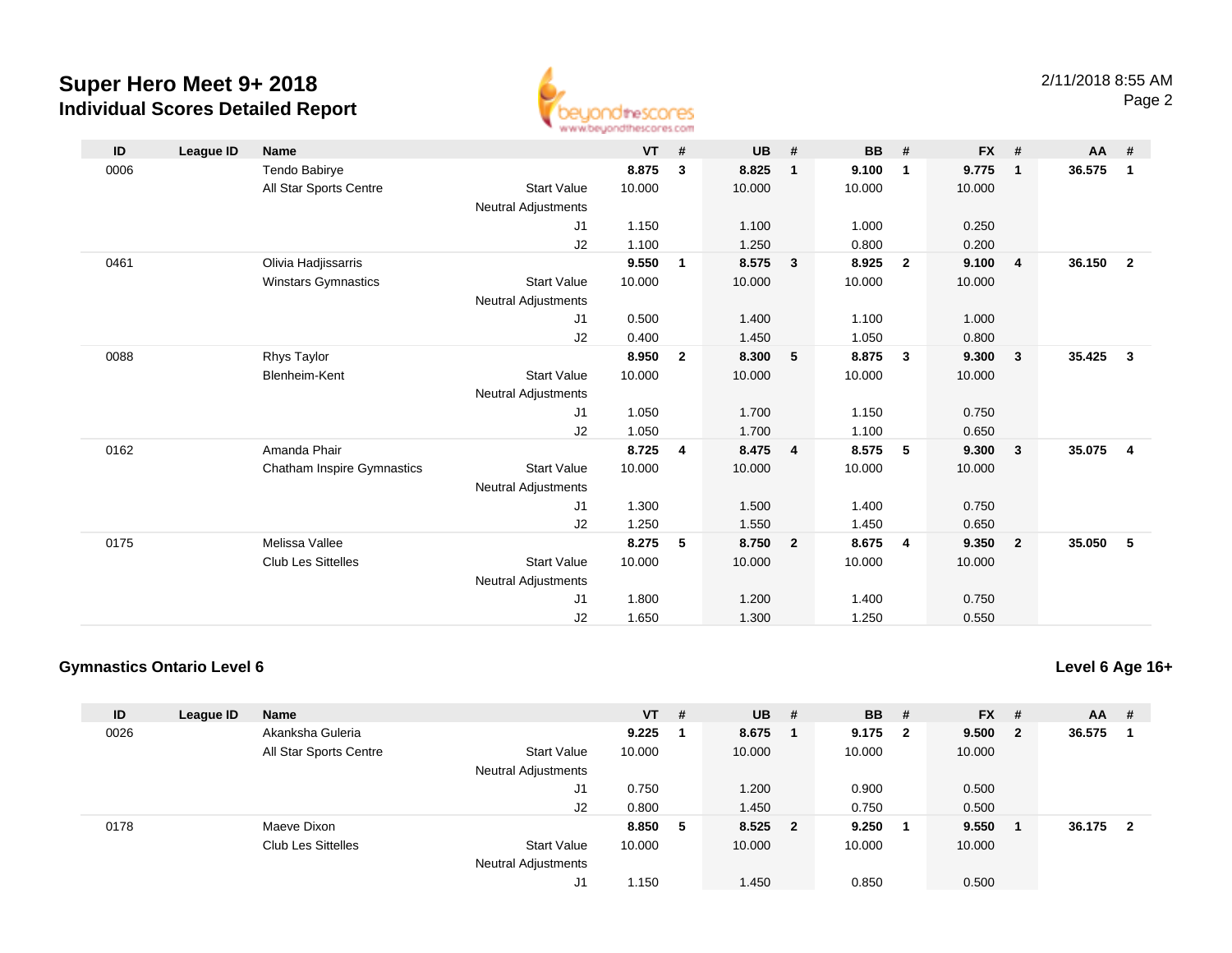

|      |                                 | J2                         | 1.150  |                | 1.500  |                         | 0.650  |                         | 0.400  |                         |        |    |
|------|---------------------------------|----------------------------|--------|----------------|--------|-------------------------|--------|-------------------------|--------|-------------------------|--------|----|
| 0179 | Caroline Champagne              |                            | 9.025  | 3              | 8.375  | $\overline{\mathbf{3}}$ | 8.950  | $\overline{\mathbf{3}}$ | 9.400  | $\overline{\mathbf{3}}$ | 35.750 | 3  |
|      | <b>Club Les Sittelles</b>       | Start Value                | 10.000 |                | 10.000 |                         | 10.000 |                         | 10.000 |                         |        |    |
|      |                                 | Neutral Adjustments        |        |                |        |                         |        |                         |        |                         |        |    |
|      |                                 | J1                         | 1.050  |                | 1.650  |                         | 1.150  |                         | 0.600  |                         |        |    |
|      |                                 | J2                         | 0.900  |                | 1.600  |                         | 0.950  |                         | 0.600  |                         |        |    |
| 0028 | Anaya Harrison                  |                            | 8.850  | 5              | 7.850  | 5                       | 8.950  | $\overline{\mathbf{3}}$ | 9.500  | $\overline{2}$          | 35.150 | 4  |
|      | All Star Sports Centre          | Start Value                | 10.000 |                | 10.000 |                         | 10.000 |                         | 10.000 |                         |        |    |
|      |                                 | <b>Neutral Adjustments</b> |        |                |        |                         |        |                         |        |                         |        |    |
|      |                                 | J <sub>1</sub>             | 1.100  |                | 2.200  |                         | 1.100  |                         | 0.400  |                         |        |    |
|      |                                 | J2                         | 1.200  |                | 2.100  |                         | 1.000  |                         | 0.600  |                         |        |    |
| 0383 | Julia Turner                    |                            | 9.000  | 4              | 7.500  | 6                       | 7.950  | $\overline{\mathbf{4}}$ | 9.300  | -4                      | 33.750 | -5 |
|      | Sault Ste Marie Gymnastics Club | Start Value                | 10.000 |                | 9.500  |                         | 10.000 |                         | 10.000 |                         |        |    |
|      |                                 | <b>Neutral Adjustments</b> |        |                |        |                         |        |                         |        |                         |        |    |
|      |                                 | J1                         | 1.000  |                | 1.900  |                         | 2.150  |                         | 0.750  |                         |        |    |
|      |                                 | J2                         | 1.000  |                | 2.100  |                         | 1.950  |                         | 0.650  |                         |        |    |
| 0096 | Cassie Hutton                   |                            | 9.125  | $\overline{2}$ | 8.250  | $\overline{\mathbf{4}}$ | 7.300  | - 5                     | 8.925  | - 5                     | 33.600 | 6  |
|      | Blenheim-Kent                   | Start Value                | 10.000 |                | 9.500  |                         | 9.700  |                         | 10.000 |                         |        |    |
|      |                                 | Neutral Adjustments        |        |                |        |                         |        |                         |        |                         |        |    |
|      |                                 | J1                         | 0.850  |                | 1.200  |                         | 2.350  |                         | 1.050  |                         |        |    |
|      |                                 | J2                         | 0.900  |                | 1.300  |                         | 2.450  |                         | 1.100  |                         |        |    |

### **Gymnastics Ontario Level 6**

### **Level 6 Age 11 A**

| ID   | League ID | <b>Name</b>            |                            | $VT$ # |                         | <b>UB</b> | #              | <b>BB</b> | #                       | <b>FX</b> | #            | $AA$ # |                |
|------|-----------|------------------------|----------------------------|--------|-------------------------|-----------|----------------|-----------|-------------------------|-----------|--------------|--------|----------------|
| 0036 |           | Ashley Lynch           |                            | 9.075  | 4                       | 9.200     |                | 9.375     | $\mathbf{1}$            | 9.750     | -1           | 37.400 |                |
|      |           | All Star Sports Centre | <b>Start Value</b>         | 10.000 |                         | 10.000    |                | 10.000    |                         | 10.000    |              |        |                |
|      |           |                        | <b>Neutral Adjustments</b> |        |                         |           |                |           |                         |           |              |        |                |
|      |           |                        | J1                         | 0.900  |                         | 0.700     |                | 0.550     |                         | 0.300     |              |        |                |
|      |           |                        | J2                         | 0.950  |                         | 0.900     |                | 0.700     |                         | 0.200     |              |        |                |
| 0044 |           | Shemiah Ranger         |                            | 9.425  |                         | 8.700     | $\overline{4}$ | 9.275     | $\overline{\mathbf{2}}$ | 9.650     | $\mathbf{3}$ | 37.050 | $\overline{2}$ |
|      |           | All Star Sports Centre | <b>Start Value</b>         | 10.000 |                         | 10.000    |                | 10.000    |                         | 10.000    |              |        |                |
|      |           |                        | <b>Neutral Adjustments</b> |        |                         |           |                |           |                         |           |              |        |                |
|      |           |                        | J1                         | 0.650  |                         | 1.300     |                | 0.650     |                         | 0.400     |              |        |                |
|      |           |                        | J2                         | 0.500  |                         | 1.300     |                | 0.800     |                         | 0.300     |              |        |                |
| 0252 |           | <b>Hayley Braniff</b>  |                            | 9.325  | $\overline{\mathbf{2}}$ | 8.975 2   |                | 9.000     | - 5                     | 9.575     | -4           | 36.875 | 3              |
|      |           | Gym Magic              | <b>Start Value</b>         | 10.000 |                         | 10.000    |                | 10.000    |                         | 10.000    |              |        |                |
|      |           |                        | <b>Neutral Adjustments</b> |        |                         |           |                |           |                         |           |              |        |                |
|      |           |                        | J1                         | 0.700  |                         | 0.900     |                | 1.100     |                         | 0.350     |              |        |                |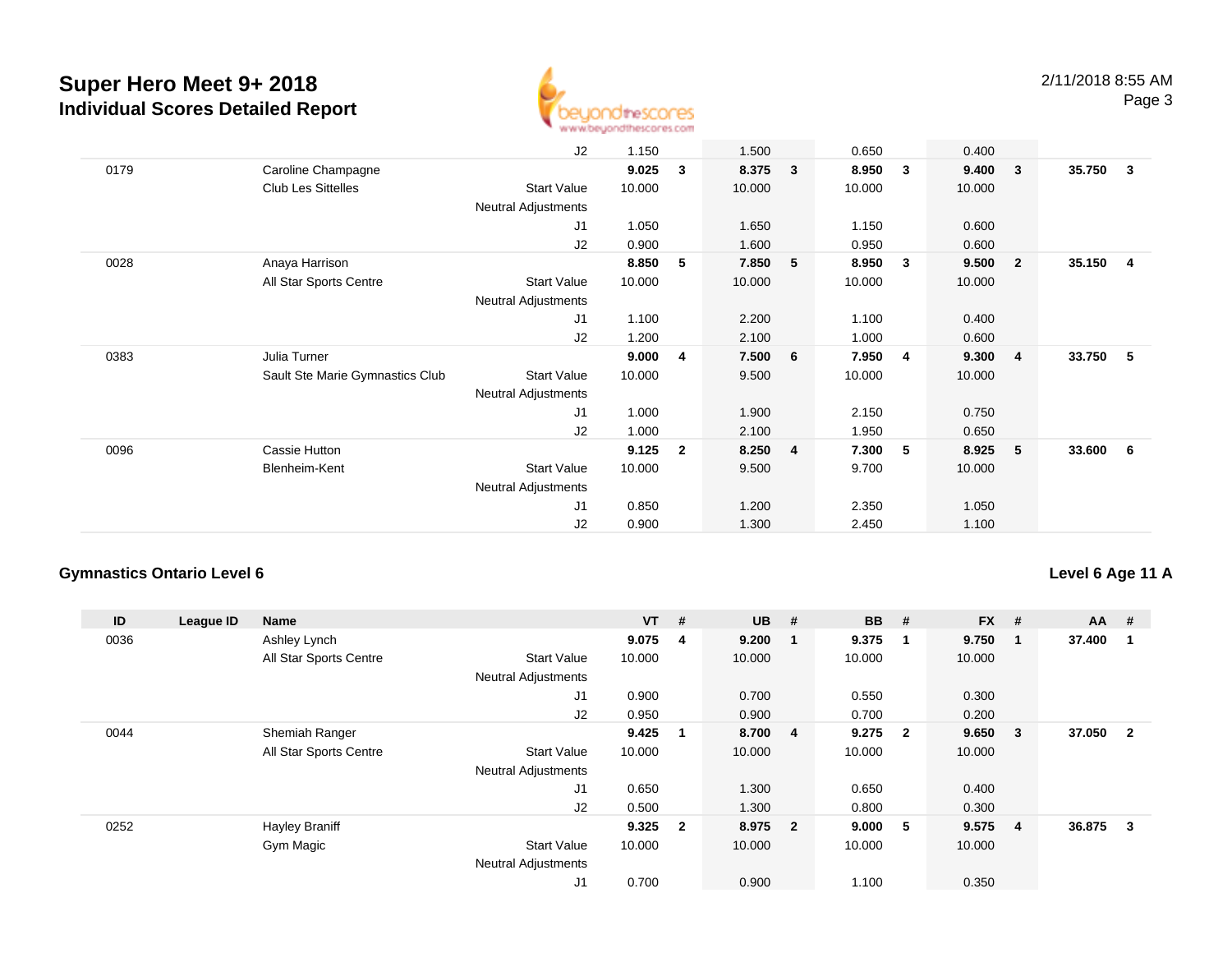

|      |                         | J2                         | 0.650  |   | 1.150  |              | 0.900  |                         | 0.500  |                         |        |                |
|------|-------------------------|----------------------------|--------|---|--------|--------------|--------|-------------------------|--------|-------------------------|--------|----------------|
| 0370 | <b>Claire Gelinas</b>   |                            | 9.200  | 3 | 8.825  | $\mathbf{3}$ | 9.050  | $\overline{4}$          | 9.475  | - 6                     | 36.550 | -4             |
|      | <b>Milton Springers</b> | Start Value                | 10.000 |   | 10.000 |              | 10.000 |                         | 10.000 |                         |        |                |
|      |                         | <b>Neutral Adjustments</b> |        |   |        |              |        |                         |        |                         |        |                |
|      |                         | J1                         | 0.750  |   | 1.100  |              | 1.000  |                         | 0.550  |                         |        |                |
|      |                         | J2                         | 0.850  |   | 1.250  |              | 0.900  |                         | 0.500  |                         |        |                |
| 0049 | Ava Tan Ramos           |                            | 9.025  | 5 | 8.600  | 5            | 9.175  | $\overline{\mathbf{3}}$ | 9.725  | $\overline{\mathbf{2}}$ | 36.525 | -5             |
|      | All Star Sports Centre  | <b>Start Value</b>         | 10.000 |   | 10.000 |              | 10.000 |                         | 10.000 |                         |        |                |
|      |                         | <b>Neutral Adjustments</b> |        |   |        |              |        |                         |        |                         |        |                |
|      |                         | J1                         | 1.000  |   | 1.400  |              | 0.800  |                         | 0.250  |                         |        |                |
|      |                         | J2                         | 0.950  |   | 1.400  |              | 0.850  |                         | 0.300  |                         |        |                |
| 0375 | Mia Houlder             |                            | 8.825  | 6 | 8.600  | 5            | 8.950  | 6                       | 9.525  | - 5                     | 35.900 | - 6            |
|      | <b>Milton Springers</b> | <b>Start Value</b>         | 10.000 |   | 10.000 |              | 10.000 |                         | 10.000 |                         |        |                |
|      |                         | Neutral Adjustments        |        |   |        |              |        |                         |        |                         |        |                |
|      |                         | J1                         | 1.150  |   | 1.500  |              | 1.150  |                         | 0.400  |                         |        |                |
|      |                         | J2                         | 1.200  |   | 1.300  |              | 0.950  |                         | 0.550  |                         |        |                |
| 0186 | Elia Lacour             |                            | 8.825  | 6 | 8.375  | 6            | 8.225  | $\overline{7}$          | 9.375  | $\overline{7}$          | 34.800 | $\overline{7}$ |
|      | Club Les Sittelles      | <b>Start Value</b>         | 10.000 |   | 10.000 |              | 10.000 |                         | 10.000 |                         |        |                |
|      |                         | Neutral Adjustments        |        |   |        |              |        |                         |        |                         |        |                |
|      |                         | J1                         | 1.300  |   | 1.550  |              | 1.800  |                         | 0.700  |                         |        |                |
|      |                         | J2                         | 1.050  |   | 1.700  |              | 1.750  |                         | 0.550  |                         |        |                |

### **Gymnastics Ontario Level 6**

### **Level 6 Age 11 B**

| ID   | League ID | <b>Name</b>             |                            | $VT$ # |                | <b>UB</b> | #                       | <b>BB</b> | #                       | <b>FX</b> | #              | <b>AA</b> | #              |
|------|-----------|-------------------------|----------------------------|--------|----------------|-----------|-------------------------|-----------|-------------------------|-----------|----------------|-----------|----------------|
| 0371 |           | Kiara Nasato            |                            | 9.225  | $\overline{2}$ | 9.250     |                         | 9.125     | $\mathbf{3}$            | 9.425     | -4             | 37.025    |                |
|      |           | <b>Milton Springers</b> | <b>Start Value</b>         | 10.000 |                | 10.000    |                         | 10.000    |                         | 10.000    |                |           |                |
|      |           |                         | <b>Neutral Adjustments</b> |        |                |           |                         |           |                         |           |                |           |                |
|      |           |                         | J1                         | 0.750  |                | 0.700     |                         | 0.850     |                         | 0.600     |                |           |                |
|      |           |                         | J2                         | 0.800  |                | 0.800     |                         | 0.900     |                         | 0.550     |                |           |                |
| 0376 |           | Kiara Pimentel          |                            | 9.200  | 3              | 8.900     | $\overline{\mathbf{3}}$ | 9.175     | $\overline{\mathbf{2}}$ | 9.625     | $\overline{2}$ | 36.900    | $\overline{2}$ |
|      |           | <b>Milton Springers</b> | <b>Start Value</b>         | 10.000 |                | 10.000    |                         | 10.000    |                         | 10.000    |                |           |                |
|      |           |                         | <b>Neutral Adjustments</b> |        |                |           |                         |           |                         |           |                |           |                |
|      |           |                         | J1                         | 0.800  |                | 1.100     |                         | 0.800     |                         | 0.300     |                |           |                |
|      |           |                         | J2                         | 0.800  |                | 1.100     |                         | 0.850     |                         | 0.450     |                |           |                |
| 0015 |           | Olivia D'Ambrosio       |                            | 9.250  | $\mathbf 1$    | 8.900     | $\overline{\mathbf{3}}$ | 8.950     | $\overline{4}$          | 9.650     | $\mathbf{1}$   | 36.750    | 3              |
|      |           | All Star Sports Centre  | <b>Start Value</b>         | 10.000 |                | 10.000    |                         | 10.000    |                         | 10.000    |                |           |                |
|      |           |                         | <b>Neutral Adjustments</b> |        |                |           |                         |           |                         |           |                |           |                |
|      |           |                         | J <sub>1</sub>             | 0.850  |                | 0.950     |                         | 1.050     |                         | 0.350     |                |           |                |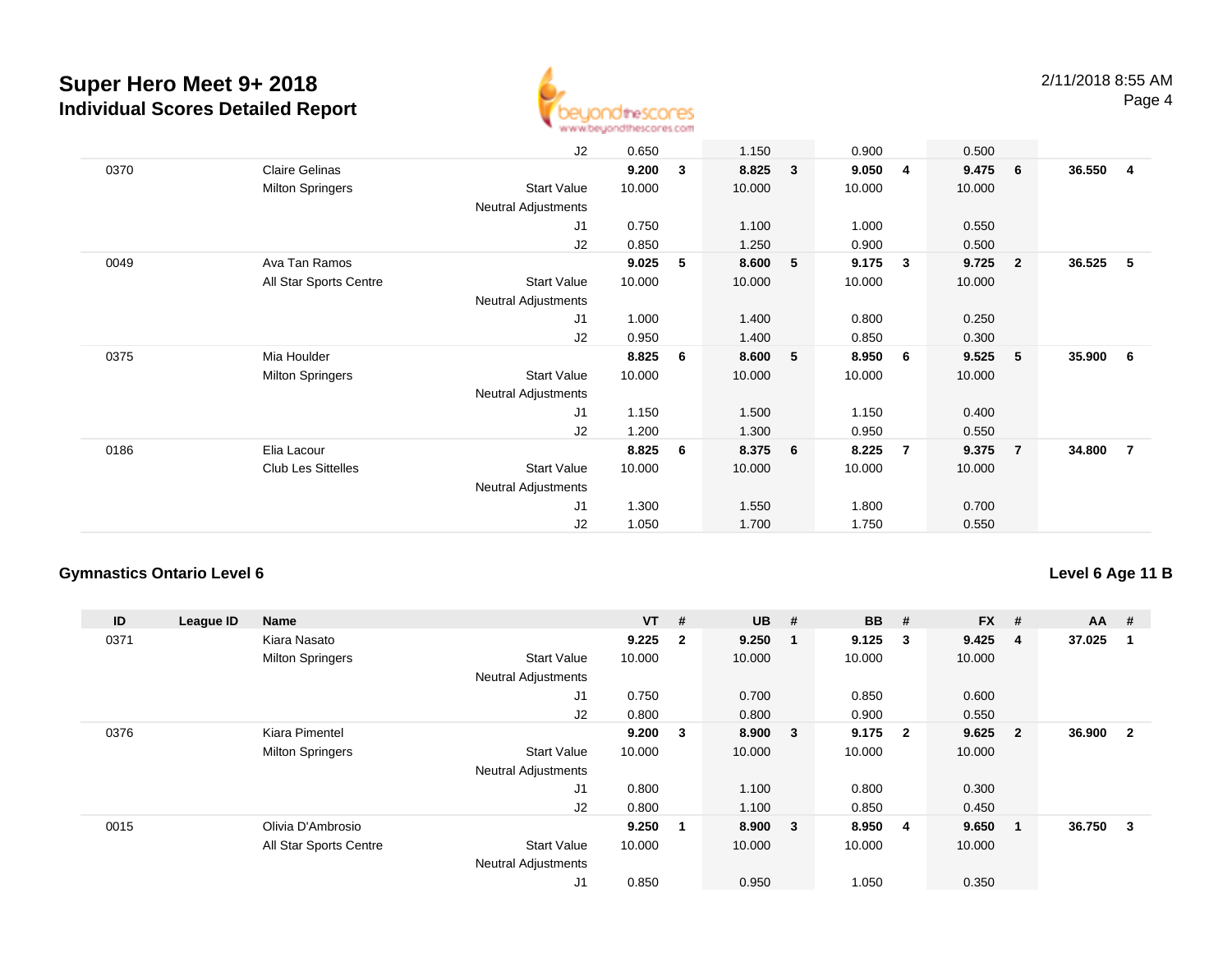

|      |                         | J2                         | 0.650  |                | 1.250   |                |        |                         | 0.350  |                         |        |                |
|------|-------------------------|----------------------------|--------|----------------|---------|----------------|--------|-------------------------|--------|-------------------------|--------|----------------|
| 0374 | Elisa Wachnik           |                            | 8.825  | 6              | 8.875   | $\overline{4}$ | 9.250  | $\overline{\mathbf{1}}$ | 9.475  | $\overline{\mathbf{3}}$ | 36.425 | $\overline{4}$ |
|      | <b>Milton Springers</b> | <b>Start Value</b>         | 10.000 |                | 10.000  |                | 10.000 |                         | 10.000 |                         |        |                |
|      |                         | <b>Neutral Adjustments</b> |        |                |         |                |        |                         |        |                         |        |                |
|      |                         | J1                         | 1.250  |                | 1.150   |                | 0.750  |                         | 0.550  |                         |        |                |
|      |                         | J2                         | 1.100  |                | 1.100   |                | 0.750  |                         | 0.500  |                         |        |                |
| 0373 | Ava Thomen              |                            | 8.950  | 4              | 9.000   | $\overline{2}$ | 8.825  | 5                       | 9.325  | 6                       | 36.100 | 5              |
|      | <b>Milton Springers</b> | <b>Start Value</b>         | 10.000 |                | 10.000  |                | 10.000 |                         | 10.000 |                         |        |                |
|      |                         | Neutral Adjustments        |        |                |         |                |        |                         |        |                         |        |                |
|      |                         | J1                         | 1.100  |                | 1.000   |                | 1.150  |                         | 0.650  |                         |        |                |
|      |                         | J2                         | 1.000  |                | 1.000   |                | 1.200  |                         | 0.700  |                         |        |                |
| 0372 | McKenna Malhotra        |                            | 8.850  | 5              | 8.550   | 5              | 8.600  | 6                       | 9.300  | $\overline{7}$          | 35.300 | - 6            |
|      | <b>Milton Springers</b> | <b>Start Value</b>         | 10.000 |                | 10.000  |                | 10.000 |                         | 10.000 |                         |        |                |
|      |                         | <b>Neutral Adjustments</b> |        |                |         |                |        |                         |        |                         |        |                |
|      |                         | J1                         | 1.200  |                | 1.500   |                | 1.450  |                         | 0.650  |                         |        |                |
|      |                         | J2                         | 1.100  |                | 1.400   |                | 1.350  |                         | 0.750  |                         |        |                |
| 0266 | <b>Brooklyn Szoke</b>   |                            | 8.625  | $\overline{7}$ | 8.375 6 |                | 8.200  | $\overline{7}$          | 9.375  | - 5                     | 34.575 | $\overline{7}$ |
|      | Gym Magic               | <b>Start Value</b>         | 10.000 |                | 10.000  |                | 9.500  |                         | 10.000 |                         |        |                |
|      |                         | Neutral Adjustments        |        |                |         |                |        |                         |        |                         |        |                |
|      |                         | J1                         | 1.400  |                | 1.650   |                | 1.400  |                         | 0.500  |                         |        |                |
|      |                         | J2                         | 1.350  |                | 1.600   |                | 1.200  |                         | 0.750  |                         |        |                |

### **Gymnastics Ontario Level 6**

### **Level 6 Age 12 A**

| ID   | League ID | <b>Name</b>               |                            | $VT$ # |     | <b>UB</b> | #              | <b>BB</b> | #                       | <b>FX</b> | #              | $AA$ # |                |
|------|-----------|---------------------------|----------------------------|--------|-----|-----------|----------------|-----------|-------------------------|-----------|----------------|--------|----------------|
| 0048 |           | Kennedi Stevenson         |                            | 9.525  |     | 9.000     | $\overline{2}$ | 9.400     | $\overline{\mathbf{2}}$ | 9.825     | $\mathbf{1}$   | 37.750 |                |
|      |           | All Star Sports Centre    | <b>Start Value</b>         | 10.000 |     | 10.000    |                | 10.000    |                         | 10.000    |                |        |                |
|      |           |                           | <b>Neutral Adjustments</b> |        |     |           |                |           |                         |           |                |        |                |
|      |           |                           | J1                         | 0.500  |     | 0.950     |                | 0.600     |                         | 0.150     |                |        |                |
|      |           |                           | J2                         | 0.450  |     | 1.050     |                | 0.600     |                         | 0.200     |                |        |                |
| 0263 |           | <b>Brooke Coakley</b>     |                            | 8.875  | 7   | 8.950     | $\overline{4}$ | 9.425     | $\overline{\mathbf{1}}$ | 9.600     | $\overline{4}$ | 36.850 | $\overline{2}$ |
|      |           | Gym Magic                 | <b>Start Value</b>         | 10.000 |     | 10.000    |                | 10.000    |                         | 10.000    |                |        |                |
|      |           |                           | <b>Neutral Adjustments</b> |        |     |           |                |           |                         |           |                |        |                |
|      |           |                           | J <sub>1</sub>             | 1.150  |     | 0.900     |                | 0.550     |                         | 0.450     |                |        |                |
|      |           |                           | J2                         | 1.100  |     | 1.200     |                | 0.600     |                         | 0.350     |                |        |                |
| 0184 |           | Sophie Cote               |                            | 8.900  | - 6 | 8.975 3   |                | 9.150     | $\overline{4}$          | 9.650     | - 3            | 36.675 | 3              |
|      |           | <b>Club Les Sittelles</b> | <b>Start Value</b>         | 10.000 |     | 10.000    |                | 10.000    |                         | 10.000    |                |        |                |
|      |           |                           | <b>Neutral Adjustments</b> |        |     |           |                |           |                         |           |                |        |                |
|      |           |                           | J1                         | 1.200  |     | 1.000     |                | 0.750     |                         | 0.350     |                |        |                |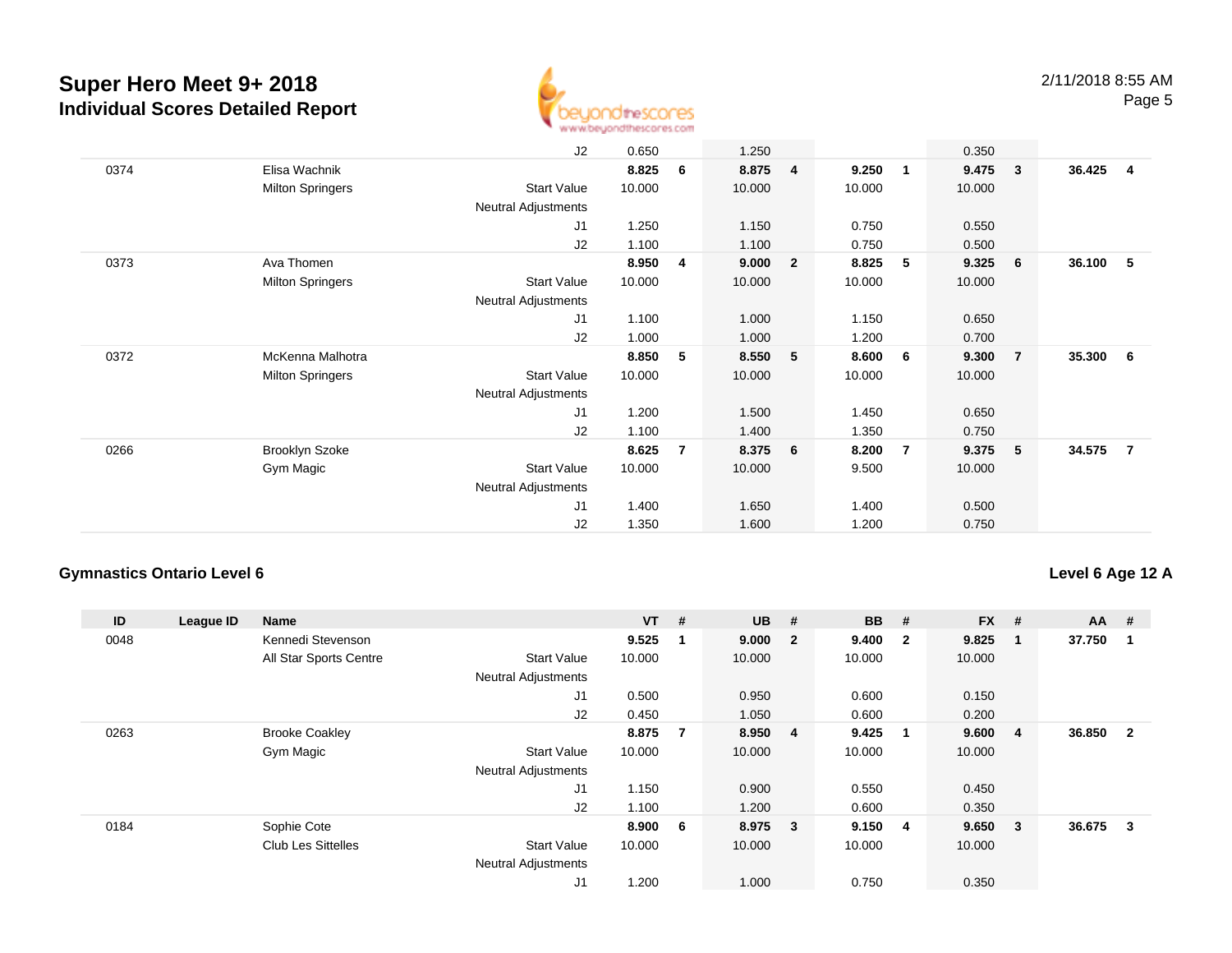

|      |                        | J2                         | 1.000  |                | 1.050  |                 | 0.950  |                         | 0.350  |                         |        |                |
|------|------------------------|----------------------------|--------|----------------|--------|-----------------|--------|-------------------------|--------|-------------------------|--------|----------------|
| 0255 | Anna Ivakine           |                            | 9.025  | 4              | 8.225  | $6\overline{6}$ | 9.350  | $\overline{\mathbf{3}}$ | 9.725  | $\overline{\mathbf{2}}$ | 36.325 | 4              |
|      | Gym Magic              | <b>Start Value</b>         | 10.000 |                | 10.000 |                 | 10.000 |                         | 10.000 |                         |        |                |
|      |                        | Neutral Adjustments        |        |                |        |                 |        |                         |        |                         |        |                |
|      |                        | J1                         | 1.050  |                | 1.900  |                 | 0.550  |                         | 0.300  |                         |        |                |
|      |                        | J2                         | 0.900  |                | 1.650  |                 | 0.750  |                         | 0.250  |                         |        |                |
| 0085 | Jonai Mulder           |                            | 9.125  | $\overline{2}$ | 8.675  | 5               | 8.850  | 5 <sub>5</sub>          | 9.550  | 5                       | 36.200 | -5             |
|      | Blenheim-Kent          | <b>Start Value</b>         | 10.000 |                | 10.000 |                 | 10.000 |                         | 10.000 |                         |        |                |
|      |                        | <b>Neutral Adjustments</b> |        |                |        |                 |        |                         |        |                         |        |                |
|      |                        | J1                         | 0.950  |                | 1.400  |                 | 1.100  |                         | 0.400  |                         |        |                |
|      |                        | J2                         | 0.800  |                | 1.250  |                 | 1.200  |                         | 0.500  |                         |        |                |
| 0248 | Zoey Mason             |                            | 9.075  | 3              | 8.675  | 5               | 8.625  | 6                       | 9.425  | 6                       | 35.800 | - 6            |
|      | Gym Magic              | <b>Start Value</b>         | 10.000 |                | 10.000 |                 | 9.400  |                         | 10.000 |                         |        |                |
|      |                        | <b>Neutral Adjustments</b> |        |                |        |                 |        |                         |        |                         |        |                |
|      |                        | J1                         | 0.950  |                | 1.250  |                 | 0.750  |                         | 0.600  |                         |        |                |
|      |                        | J2                         | 0.900  |                | 1.400  |                 | 0.800  |                         | 0.550  |                         |        |                |
| 0099 | Jayde Melhuish-McGahan |                            | 8.975  | 5              | 9.050  | $\mathbf{1}$    | 8.300  | $\overline{7}$          | 9.075  | $\overline{7}$          | 35.400 | $\overline{7}$ |
|      | Blenheim-Kent          | Start Value                | 10.000 |                | 10.000 |                 | 10.000 |                         | 10.000 |                         |        |                |
|      |                        | Neutral Adjustments        |        |                |        |                 |        |                         |        |                         |        |                |
|      |                        | J <sub>1</sub>             | 1.050  |                | 0.900  |                 | 1.750  |                         | 0.850  |                         |        |                |
|      |                        | J2                         | 1.000  |                | 1.000  |                 | 1.650  |                         | 1.000  |                         |        |                |

### **Gymnastics Ontario Level 6**

### **Level 6 Age 12 B**

| ID   | League ID | <b>Name</b>          |                            | $VT$ # |                | <b>UB</b> | #                       | <b>BB</b> | #                       | <b>FX</b> | #                       | $AA$ # |                |
|------|-----------|----------------------|----------------------------|--------|----------------|-----------|-------------------------|-----------|-------------------------|-----------|-------------------------|--------|----------------|
| 0214 |           | Ava Donohue          |                            | 9.225  | $\overline{2}$ | 8.900     |                         | 9.250     | $\overline{\mathbf{2}}$ | 9.575     | $\overline{\mathbf{4}}$ | 36.950 |                |
|      |           | Forest City Gym Club | <b>Start Value</b>         | 10.000 |                | 10.000    |                         | 10.000    |                         | 10.000    |                         |        |                |
|      |           |                      | <b>Neutral Adjustments</b> |        |                |           |                         |           |                         |           |                         |        |                |
|      |           |                      | J1                         | 0.800  |                | 1.150     |                         | 0.800     |                         | 0.500     |                         |        |                |
|      |           |                      | J2                         | 0.750  |                | 1.050     |                         | 0.700     |                         | 0.350     |                         |        |                |
| 0212 |           | Georgia Chant        |                            | 9.200  | 3              | 8.775     | $\overline{\mathbf{3}}$ | 9.300     | $\overline{\mathbf{1}}$ | 9.550     | 5                       | 36.825 | $\overline{2}$ |
|      |           | Forest City Gym Club | <b>Start Value</b>         | 10.000 |                | 10.000    |                         | 10.000    |                         | 10.000    |                         |        |                |
|      |           |                      | <b>Neutral Adjustments</b> |        |                |           |                         |           |                         |           |                         |        |                |
|      |           |                      | J1                         | 0.750  |                | 1.200     |                         | 0.750     |                         | 0.400     |                         |        |                |
|      |           |                      | J2                         | 0.850  |                | 1.250     |                         | 0.650     |                         | 0.500     |                         |        |                |
| 0265 |           | Daniella Preston     |                            | 9.350  | 1              | 8.700 4   |                         | 9.075     | $\overline{4}$          | 9.700     | $\mathbf{1}$            | 36.825 | $\overline{2}$ |
|      |           | Gym Magic            | <b>Start Value</b>         | 10.000 |                | 10.000    |                         | 10.000    |                         | 10.000    |                         |        |                |
|      |           |                      | <b>Neutral Adjustments</b> |        |                |           |                         |           |                         |           |                         |        |                |
|      |           |                      | J1                         | 0.700  |                | 1.300     |                         | 1.000     |                         | 0.300     |                         |        |                |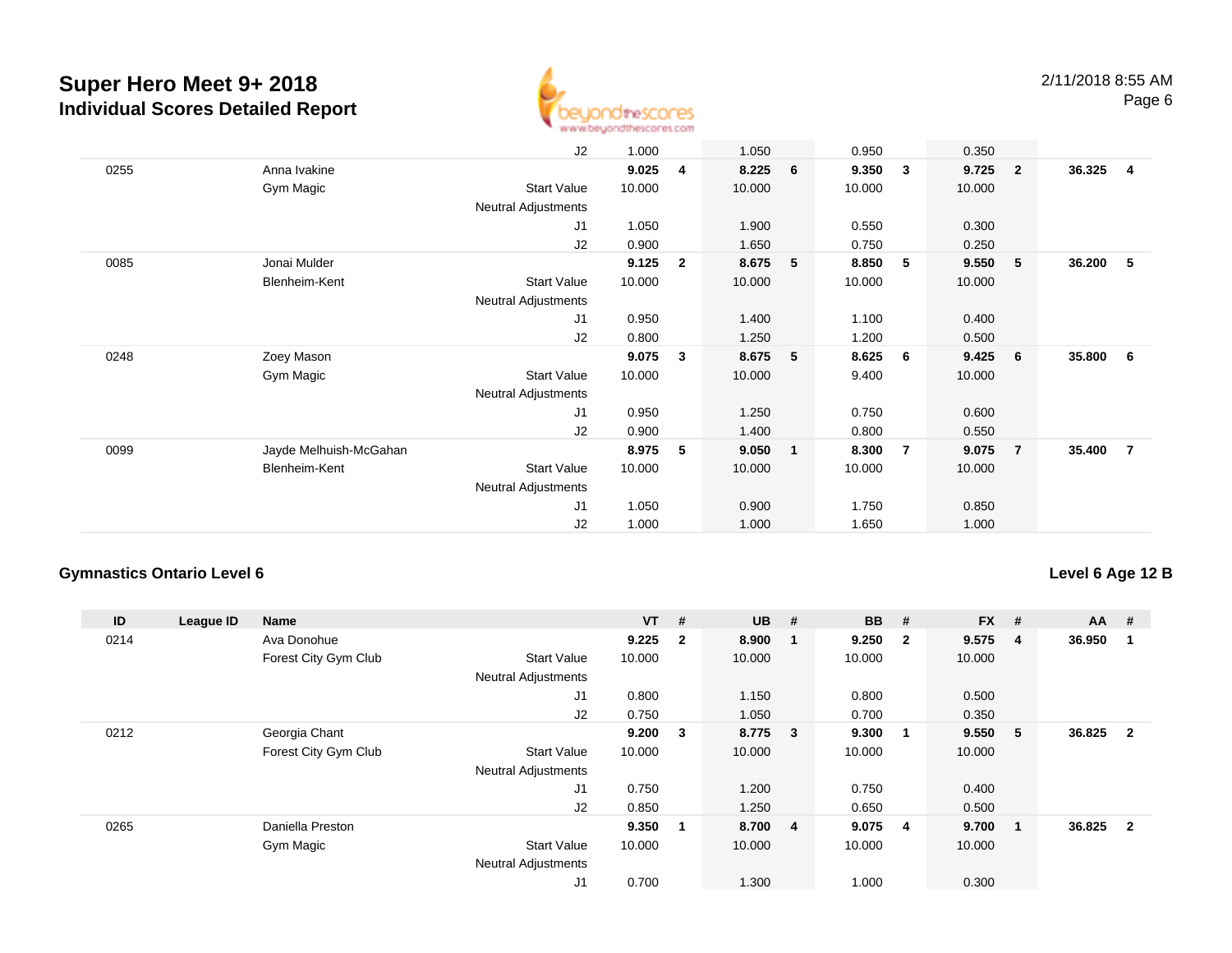

|      |                               | J2                         | 0.600  |     | 1.300  |                         | 0.850  |                          | 0.300  |                         |        |              |
|------|-------------------------------|----------------------------|--------|-----|--------|-------------------------|--------|--------------------------|--------|-------------------------|--------|--------------|
| 0014 | Mikayla Clements              |                            | 9.200  | 3   | 8.850  | $\overline{2}$          | 8.700  | $\overline{\phantom{0}}$ | 9.625  | $\overline{\mathbf{2}}$ | 36.375 | $\mathbf{3}$ |
|      | All Star Sports Centre        | <b>Start Value</b>         | 10.000 |     | 10.000 |                         | 10.000 |                          | 10.000 |                         |        |              |
|      |                               | <b>Neutral Adjustments</b> |        |     |        |                         |        |                          |        |                         |        |              |
|      |                               | J1                         | 0.900  |     | 1.050  |                         | 1.350  |                          | 0.350  |                         |        |              |
|      |                               | J2                         | 0.700  |     | 1.250  |                         | 1.250  |                          | 0.400  |                         |        |              |
| 0270 | Mercedes Perez                |                            | 8.800  | - 6 | 8.775  | $\overline{\mathbf{3}}$ | 9.175  | $\overline{\mathbf{3}}$  | 9.525  | - 6                     | 36.275 | -4           |
|      | <b>High Flyers Gymnastics</b> | <b>Start Value</b>         | 10.000 |     | 10.000 |                         | 10.000 |                          | 10.000 |                         |        |              |
|      |                               | Neutral Adjustments        |        |     |        |                         |        |                          |        |                         |        |              |
|      |                               | J1                         | 1.200  |     | 1.150  |                         | 0.850  |                          | 0.500  |                         |        |              |
|      |                               | J2                         | 1.200  |     | 1.300  |                         | 0.800  |                          | 0.450  |                         |        |              |
| 0360 | Maya Grantis                  |                            | 8.975  | 4   | 8.675  | 5                       | 8.550  | 6                        | 9.600  | $\mathbf{3}$            | 35.800 | 5            |
|      | <b>Milton Springers</b>       | <b>Start Value</b>         | 10.000 |     | 10.000 |                         | 10.000 |                          | 10.000 |                         |        |              |
|      |                               | Neutral Adjustments        |        |     |        |                         |        |                          |        |                         |        |              |
|      |                               | J1                         | 1.000  |     | 1.350  |                         | 1.450  |                          | 0.450  |                         |        |              |
|      |                               | J2                         | 1.050  |     | 1.300  |                         | 1.450  |                          | 0.350  |                         |        |              |
| 0185 | Amelie Goulet                 |                            | 8.900  | 5   | 8.575  | $6\overline{6}$         | 8.425  | $\overline{7}$           | 9.275  | $\overline{7}$          | 35.175 | - 6          |
|      | <b>Club Les Sittelles</b>     | <b>Start Value</b>         | 10.000 |     | 10.000 |                         | 10.000 |                          | 10.000 |                         |        |              |
|      |                               | Neutral Adjustments        |        |     |        |                         |        |                          |        |                         |        |              |
|      |                               | J <sub>1</sub>             | 1.100  |     | 1.500  |                         | 1.700  |                          | 0.650  |                         |        |              |
|      |                               | J <sub>2</sub>             | 1.100  |     | 1.350  |                         | 1.450  |                          | 0.800  |                         |        |              |

### **Gymnastics Ontario Level 6**

### **Level 6 Age 13 A**

| ID   | League ID | Name                   |                            | $VT$ # |                | <b>UB</b> | #                       | <b>BB</b> | #                       | <b>FX</b> | #                       | $AA$ # |                |
|------|-----------|------------------------|----------------------------|--------|----------------|-----------|-------------------------|-----------|-------------------------|-----------|-------------------------|--------|----------------|
| 0001 |           | Lyndsey Reid           |                            | 9.200  | $\overline{2}$ | 9.025     |                         | 9.350     |                         | 9.625     | $\mathbf 1$             | 37.200 |                |
|      |           | All Star Sports Centre | <b>Start Value</b>         | 10.000 |                | 10.000    |                         | 10.000    |                         | 10.000    |                         |        |                |
|      |           |                        | <b>Neutral Adjustments</b> |        |                |           |                         |           |                         |           |                         |        |                |
|      |           |                        | J1                         | 0.700  |                | 0.900     |                         | 0.700     |                         | 0.350     |                         |        |                |
|      |           |                        | J2                         | 0.900  |                | 1.050     |                         | 0.600     |                         | 0.400     |                         |        |                |
| 0098 |           | Soh-Lee Jung           |                            | 9.350  | 1              | 8.875     | $\overline{\mathbf{2}}$ | 8.950     | $\overline{\mathbf{3}}$ | 9.200     | $\mathbf{3}$            | 36.375 | $\overline{2}$ |
|      |           | Blenheim-Kent          | <b>Start Value</b>         | 10.000 |                | 10.000    |                         | 10.000    |                         | 10.000    |                         |        |                |
|      |           |                        | <b>Neutral Adjustments</b> |        |                |           |                         |           |                         |           |                         |        |                |
|      |           |                        | J1                         | 0.650  |                | 1.100     |                         | 0.900     |                         | 0.750     |                         |        |                |
|      |           |                        | J2                         | 0.650  |                | 1.150     |                         | 1.200     |                         | 0.850     |                         |        |                |
| 0047 |           | Arianna Sprovieri      |                            | 9.150  | $\mathbf{3}$   | $8.325$ 3 |                         | 9.125     | $\overline{\mathbf{2}}$ | 9.400     | $\overline{\mathbf{2}}$ | 36.000 | 3              |
|      |           | All Star Sports Centre | <b>Start Value</b>         | 10.000 |                | 10.000    |                         | 10.000    |                         | 10.000    |                         |        |                |
|      |           |                        | <b>Neutral Adjustments</b> |        |                |           |                         |           |                         |           |                         |        |                |
|      |           |                        | J1                         | 0.800  |                | 1.600     |                         | 0.950     |                         | 0.650     |                         |        |                |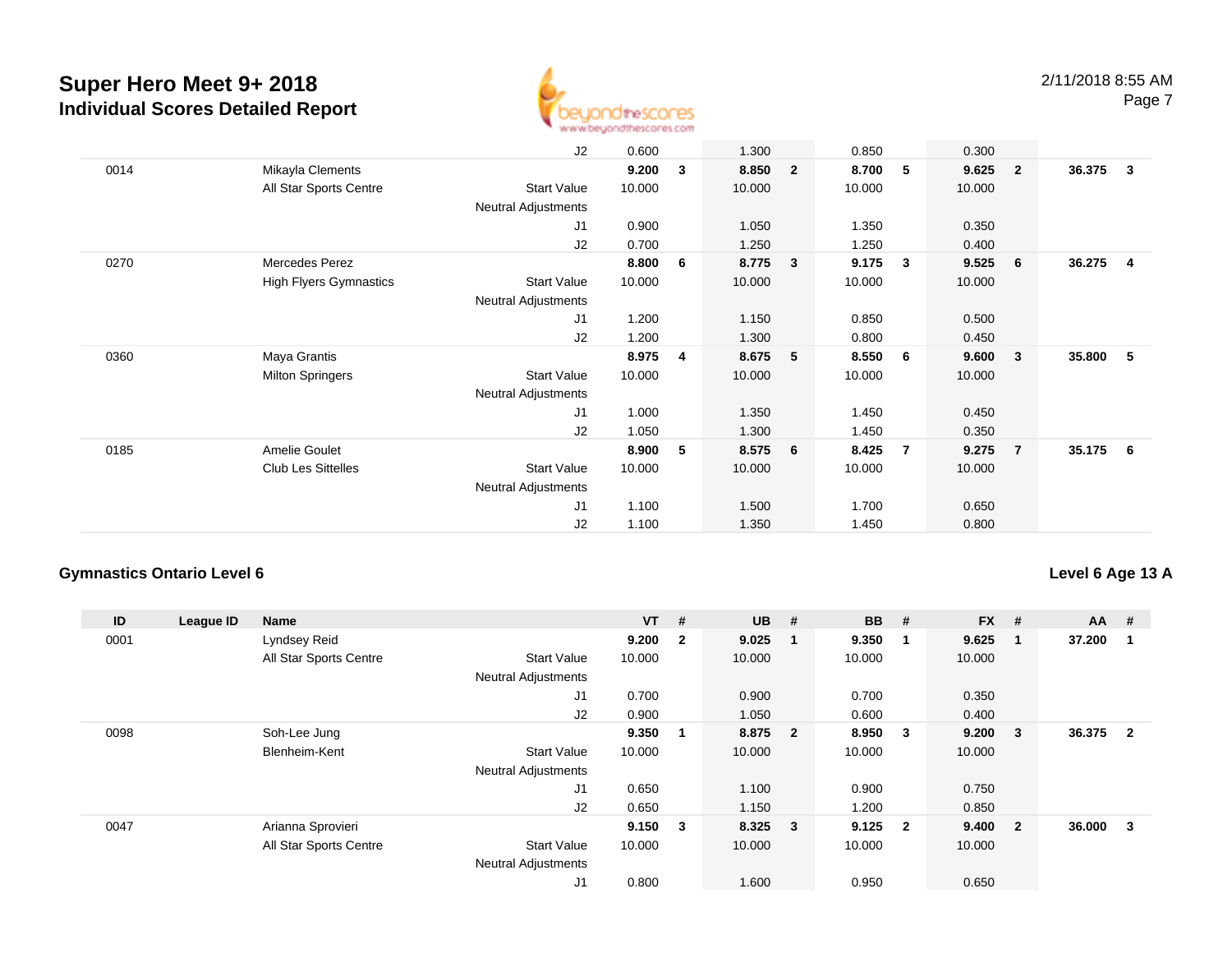

|      |                               | J2                         | 0.900  |                | 1.750   |     | 0.800   |                         | 0.550  |                         |        |                |
|------|-------------------------------|----------------------------|--------|----------------|---------|-----|---------|-------------------------|--------|-------------------------|--------|----------------|
| 0271 | Noy Schofield                 |                            | 8.900  | 5              | 9.025   | - 1 | 8.450   | 5                       | 9.200  | $\overline{\mathbf{3}}$ | 35.575 | $\overline{4}$ |
|      | <b>High Flyers Gymnastics</b> | <b>Start Value</b>         | 10.000 |                | 10.000  |     | 10.000  |                         | 10.000 |                         |        |                |
|      |                               | <b>Neutral Adjustments</b> |        |                |         |     |         |                         |        |                         |        |                |
|      |                               | J1                         | 1.050  |                | 0.850   |     | 1.600   |                         | 0.850  |                         |        |                |
|      |                               | J2                         | 1.150  |                | 1.100   |     | 1.500   |                         | 0.750  |                         |        |                |
| 0264 | Minna Maitinsky               |                            | 9.075  | $\overline{4}$ | 7.925 5 |     | 8.850   | $\overline{\mathbf{4}}$ | 9.200  | $\overline{\mathbf{3}}$ | 35.050 | - 5            |
|      | Gym Magic                     | <b>Start Value</b>         | 10.000 |                | 10.000  |     | 10.000  |                         | 10.000 |                         |        |                |
|      |                               | <b>Neutral Adjustments</b> |        |                |         |     |         |                         |        |                         |        |                |
|      |                               | J <sub>1</sub>             | 0.900  |                | 2.000   |     | 1.200   |                         | 0.800  |                         |        |                |
|      |                               | J2                         | 0.950  |                | 2.150   |     | 1.100   |                         | 0.800  |                         |        |                |
| 0086 | <b>Grisel Summerfield</b>     |                            | 9.150  | $\mathbf{3}$   | 8.300 4 |     | 7.825 6 |                         | 8.725  | $\overline{\mathbf{4}}$ | 34.000 | - 6            |
|      | Blenheim-Kent                 | <b>Start Value</b>         | 10.000 |                | 10.000  |     | 10.000  |                         | 10.000 |                         |        |                |
|      |                               | <b>Neutral Adjustments</b> |        |                |         |     |         |                         |        |                         |        |                |
|      |                               | J1                         | 0.800  |                | 1.650   |     | 2.300   |                         | 1.350  |                         |        |                |
|      |                               | J2                         | 0.900  |                | 1.750   |     | 2.050   |                         | 1.200  |                         |        |                |

### **Gymnastics Ontario Level 6**

**Level 6 Age 13 B**

| ID   | League ID | <b>Name</b>                       |                            | <b>VT</b> | #              | <b>UB</b> | #                       | <b>BB</b> | #              | <b>FX</b> | #              | <b>AA</b> | #              |
|------|-----------|-----------------------------------|----------------------------|-----------|----------------|-----------|-------------------------|-----------|----------------|-----------|----------------|-----------|----------------|
| 0038 |           | Sofia Mariani                     |                            | 9.500     | -1             | 8.700     | $\overline{4}$          | 9.475     | -1             | 9.625     | $\mathbf 1$    | 37.300    |                |
|      |           | All Star Sports Centre            | <b>Start Value</b>         | 10.000    |                | 9.900     |                         | 10.000    |                | 10.000    |                |           |                |
|      |           |                                   | Neutral Adjustments        |           |                |           |                         |           |                |           |                |           |                |
|      |           |                                   | J <sub>1</sub>             | 0.500     |                | 1.200     |                         | 0.550     |                | 0.300     |                |           |                |
|      |           |                                   | J2                         | 0.500     |                | 1.200     |                         | 0.500     |                | 0.450     |                |           |                |
| 0362 |           | Sarah Hubbard                     |                            | 9.275     | $\overline{2}$ | 9.100     | $\overline{\mathbf{2}}$ | 9.275     | $\overline{2}$ | 9.550     | $\overline{2}$ | 37.200    | $\overline{2}$ |
|      |           | <b>Milton Springers</b>           | <b>Start Value</b>         | 10.000    |                | 10.000    |                         | 10.000    |                | 10.000    |                |           |                |
|      |           |                                   | <b>Neutral Adjustments</b> |           |                |           |                         |           |                |           |                |           |                |
|      |           |                                   | J1                         | 0.750     |                | 0.800     |                         | 0.700     |                | 0.500     |                |           |                |
|      |           |                                   | J2                         | 0.700     |                | 1.000     |                         | 0.750     |                | 0.400     |                |           |                |
| 0366 |           | Arielle Fojas                     |                            | 9.025     | $\mathbf{3}$   | 8.725     | - 3                     | 9.225     | 3              | 9.375     | 3              | 36.350    | 3              |
|      |           | <b>Milton Springers</b>           | <b>Start Value</b>         | 10.000    |                | 10.000    |                         | 10.000    |                | 10.000    |                |           |                |
|      |           |                                   | Neutral Adjustments        |           |                |           |                         |           |                |           |                |           |                |
|      |           |                                   | J <sub>1</sub>             | 1.050     |                | 1.250     |                         | 0.850     |                | 0.600     |                |           |                |
|      |           |                                   | J2                         | 0.900     |                | 1.300     |                         | 0.700     |                | 0.650     |                |           |                |
| 0499 |           | Ella Tryon                        |                            | 8.875     | $\overline{4}$ | 9.450     | -1                      | 8.575     | 4              | 9.300     | 5              | 36.200    | 4              |
|      |           | <b>Chatham Inspire Gymnastics</b> | Start Value                | 10.000    |                | 10.000    |                         | 10.000    |                | 10.000    |                |           |                |
|      |           |                                   | <b>Neutral Adjustments</b> |           |                |           |                         |           |                |           |                |           |                |
|      |           |                                   | J1                         | 1.250     |                | 0.600     |                         | 1.500     |                | 0.600     |                |           |                |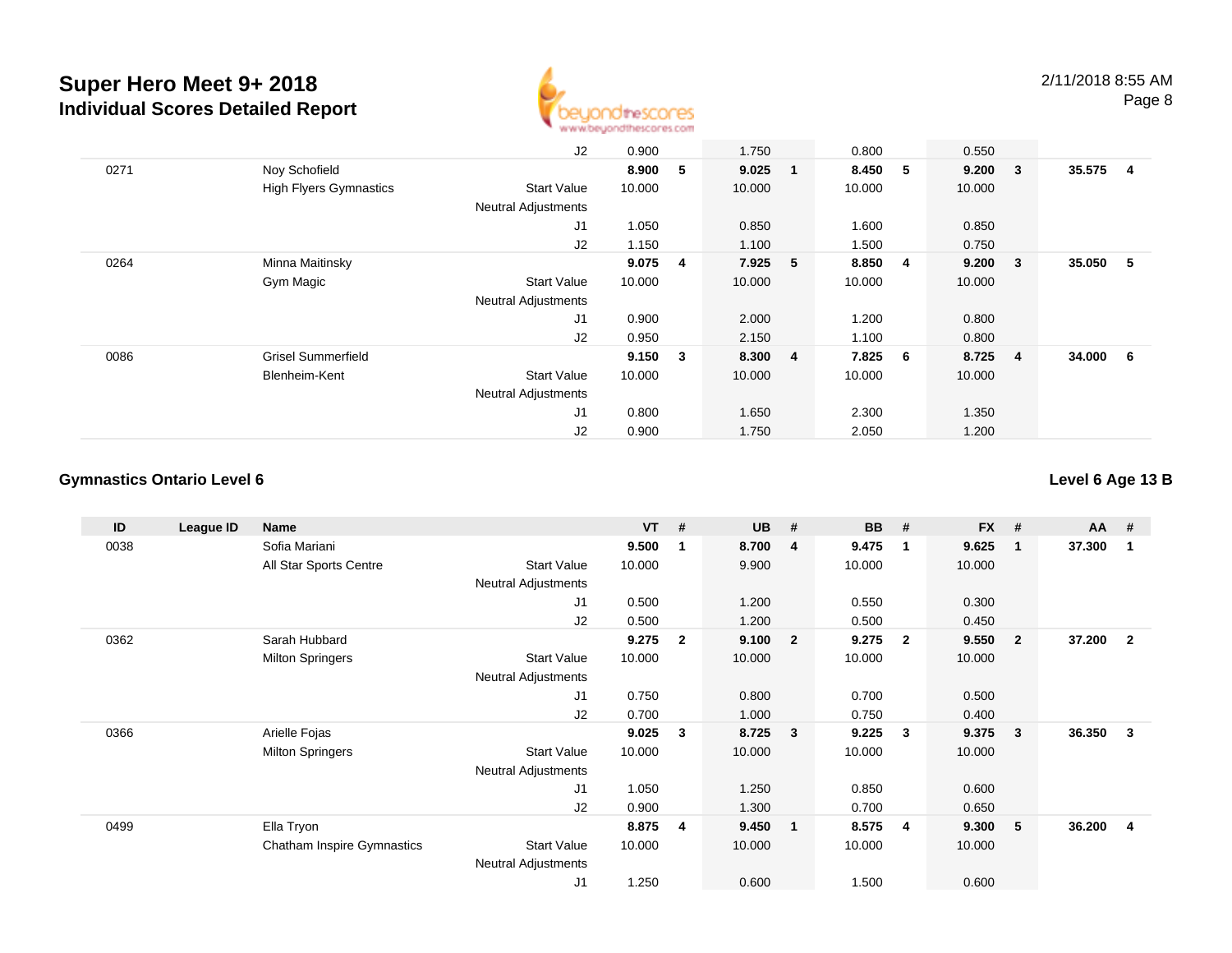

|      |                            | J2                         | 1.000   |   | 0.500     | 1.350    |     | 0.800  |                         |        |    |
|------|----------------------------|----------------------------|---------|---|-----------|----------|-----|--------|-------------------------|--------|----|
| 0433 | Sarah McChristie           |                            | 8.800   | 5 | 8.425 5   | 8.350 5  |     | 9.325  | $\overline{4}$          | 34.900 | 5  |
|      | <b>Ultimate Gymnastics</b> | <b>Start Value</b>         | 10.000  |   | 10.000    | 10.000   |     | 10.000 |                         |        |    |
|      |                            | <b>Neutral Adjustments</b> |         |   |           |          |     |        |                         |        |    |
|      |                            | J1                         | 1.300   |   | 1.450     | 1.800    |     | 0.650  |                         |        |    |
|      |                            | J2                         | 1.100   |   | 1.700     | 1.500    |     | 0.700  |                         |        |    |
| 0094 | Kyra Glassford-Bailey      |                            | 8.875 4 |   | $8.125$ 6 | 7.275    | - 6 | 9.325  | $\overline{\mathbf{4}}$ | 33.600 | -6 |
|      | Blenheim-Kent              | <b>Start Value</b>         | 10.000  |   | 10.000    | 10.000   |     | 10.000 |                         |        |    |
|      |                            | <b>Neutral Adjustments</b> |         |   |           | $-0.100$ |     |        |                         |        |    |
|      |                            | J1                         | 1.050   |   | 1.700     | 2.600    |     | 0.650  |                         |        |    |
|      |                            | J <sub>2</sub>             | 1.200   |   | 2.050     | 2.650    |     | 0.700  |                         |        |    |

#### **Gymnastics Ontario Level 6**

**Level 6 Age 14 A**

| ID   | League ID | Name                      |                            | <b>VT</b> | #              | <b>UB</b> | #                       | <b>BB</b> | #                       | <b>FX</b> | #            | <b>AA</b> | #              |
|------|-----------|---------------------------|----------------------------|-----------|----------------|-----------|-------------------------|-----------|-------------------------|-----------|--------------|-----------|----------------|
| 0180 |           | Kaitlyn Ross              |                            | 9.275     | $\mathbf{1}$   | 9.025     | $\overline{\mathbf{1}}$ | 9.025     | $\overline{2}$          | 9.525     | $\mathbf{2}$ | 36.850    | 1              |
|      |           | <b>Club Les Sittelles</b> | <b>Start Value</b>         | 10.000    |                | 10.000    |                         | 10.000    |                         | 10.000    |              |           |                |
|      |           |                           | <b>Neutral Adjustments</b> |           |                |           |                         |           |                         |           |              |           |                |
|      |           |                           | J <sub>1</sub>             | 0.750     |                | 0.900     |                         | 0.900     |                         | 0.450     |              |           |                |
|      |           |                           | J2                         | 0.700     |                | 1.050     |                         | 1.050     |                         | 0.500     |              |           |                |
| 0054 |           | Alexandra Vetro           |                            | 9.200     | $\overline{2}$ | 7.550     | 5                       | 9.350     | $\overline{\mathbf{1}}$ | 9.725     | $\mathbf{1}$ | 35.825    | $\overline{2}$ |
|      |           | All Star Sports Centre    | <b>Start Value</b>         | 10.000    |                | 10.000    |                         | 10.000    |                         | 10.000    |              |           |                |
|      |           |                           | Neutral Adjustments        |           |                |           |                         |           |                         |           |              |           |                |
|      |           |                           | J <sub>1</sub>             | 0.800     |                | 2.500     |                         | 0.600     |                         | 0.250     |              |           |                |
|      |           |                           | J2                         | 0.800     |                | 2.400     |                         | 0.700     |                         | 0.300     |              |           |                |
| 0092 |           | Sheila Bull               |                            | 8.950     | $\mathbf{3}$   | 8.800     | $\overline{\mathbf{2}}$ | 8.825     | $\overline{\mathbf{3}}$ | 9.200     | 5            | 35.775    | 3              |
|      |           | Blenheim-Kent             | <b>Start Value</b>         | 10.000    |                | 10.000    |                         | 10.000    |                         | 10.000    |              |           |                |
|      |           |                           | Neutral Adjustments        |           |                |           |                         |           |                         |           |              |           |                |
|      |           |                           | J <sub>1</sub>             | 1.100     |                | 1.200     |                         | 1.150     |                         | 0.800     |              |           |                |
|      |           |                           | J2                         | 1.000     |                | 1.200     |                         | 1.200     |                         | 0.800     |              |           |                |
| 0093 |           | <b>Grace Butler</b>       |                            | 8.925     | 4              | 8.225     | $\overline{4}$          | 8.650     | -4                      | 9.375     | 4            | 35.175    | $\overline{4}$ |
|      |           | Blenheim-Kent             | <b>Start Value</b>         | 10.000    |                | 10.000    |                         | 10.000    |                         | 10.000    |              |           |                |
|      |           |                           | Neutral Adjustments        |           |                |           |                         |           |                         |           |              |           |                |
|      |           |                           | J <sub>1</sub>             | 1.150     |                | 1.800     |                         | 1.300     |                         | 0.600     |              |           |                |
|      |           |                           | J2                         | 1.000     |                | 1.750     |                         | 1.400     |                         | 0.650     |              |           |                |
| 0095 |           | Molly Hildebrand          |                            | 8.450     | 5              | 8.500     | $\mathbf{3}$            | 8.250     | 5                       | 9.400     | $\mathbf{3}$ | 34.600    | 5              |
|      |           | Blenheim-Kent             | <b>Start Value</b>         | 10.000    |                | 10.000    |                         | 10.000    |                         | 10.000    |              |           |                |
|      |           |                           | Neutral Adjustments        |           |                |           |                         | $-0.100$  |                         |           |              |           |                |
|      |           |                           | J <sub>1</sub>             | 1.700     |                | 1.450     |                         | 1.600     |                         | 0.550     |              |           |                |